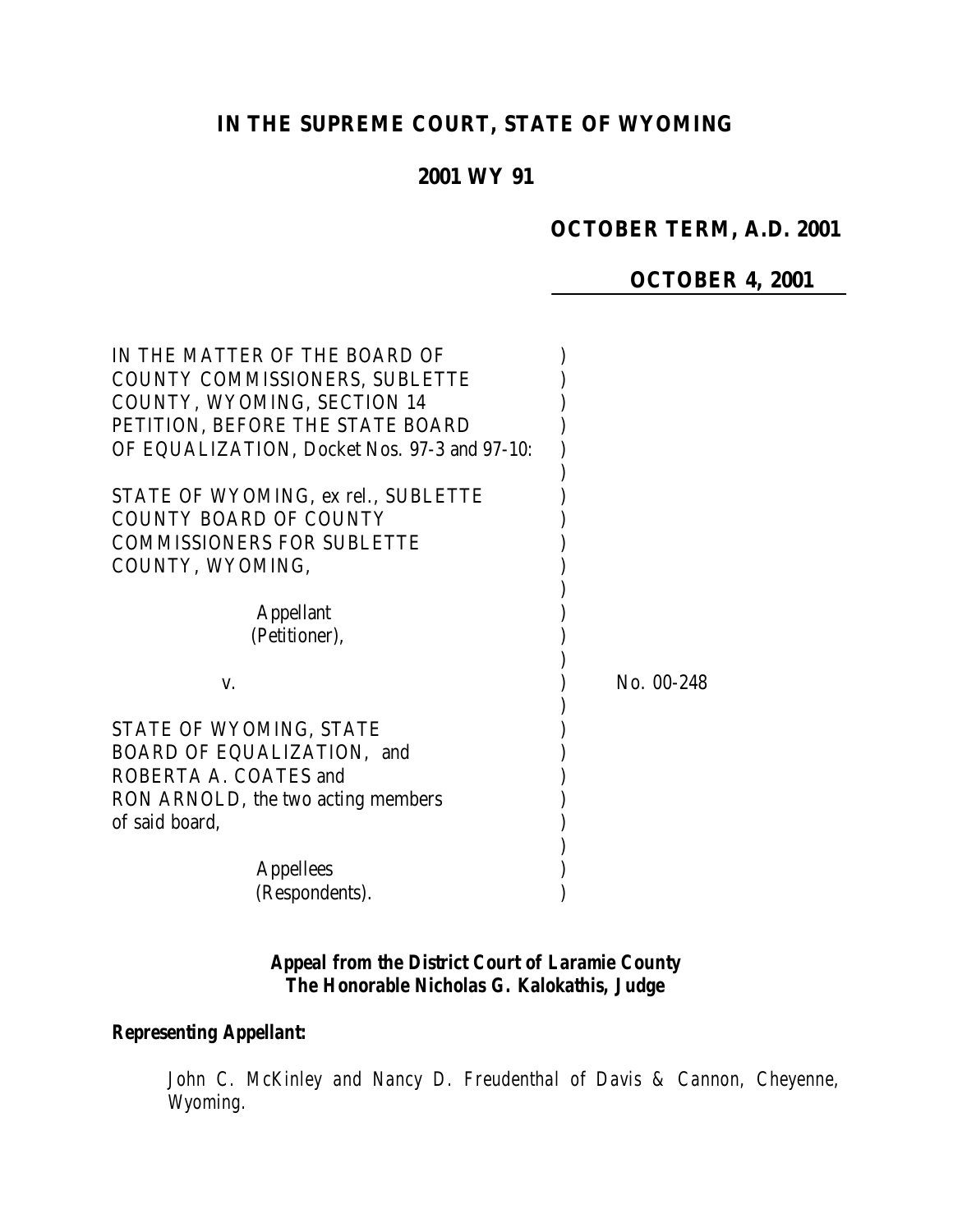# *Representing Appellees:*

*Gay Woodhouse, Attorney General; Michael L. Hubbard, Deputy Attorney General; and Harry D. Ivey, Assistant Attorney General, Cheyenne, Wyoming.*

*Before LEHMAN, C.J., and GOLDEN, HILL, and VOIGT, JJ., and DONNELL, D.J.*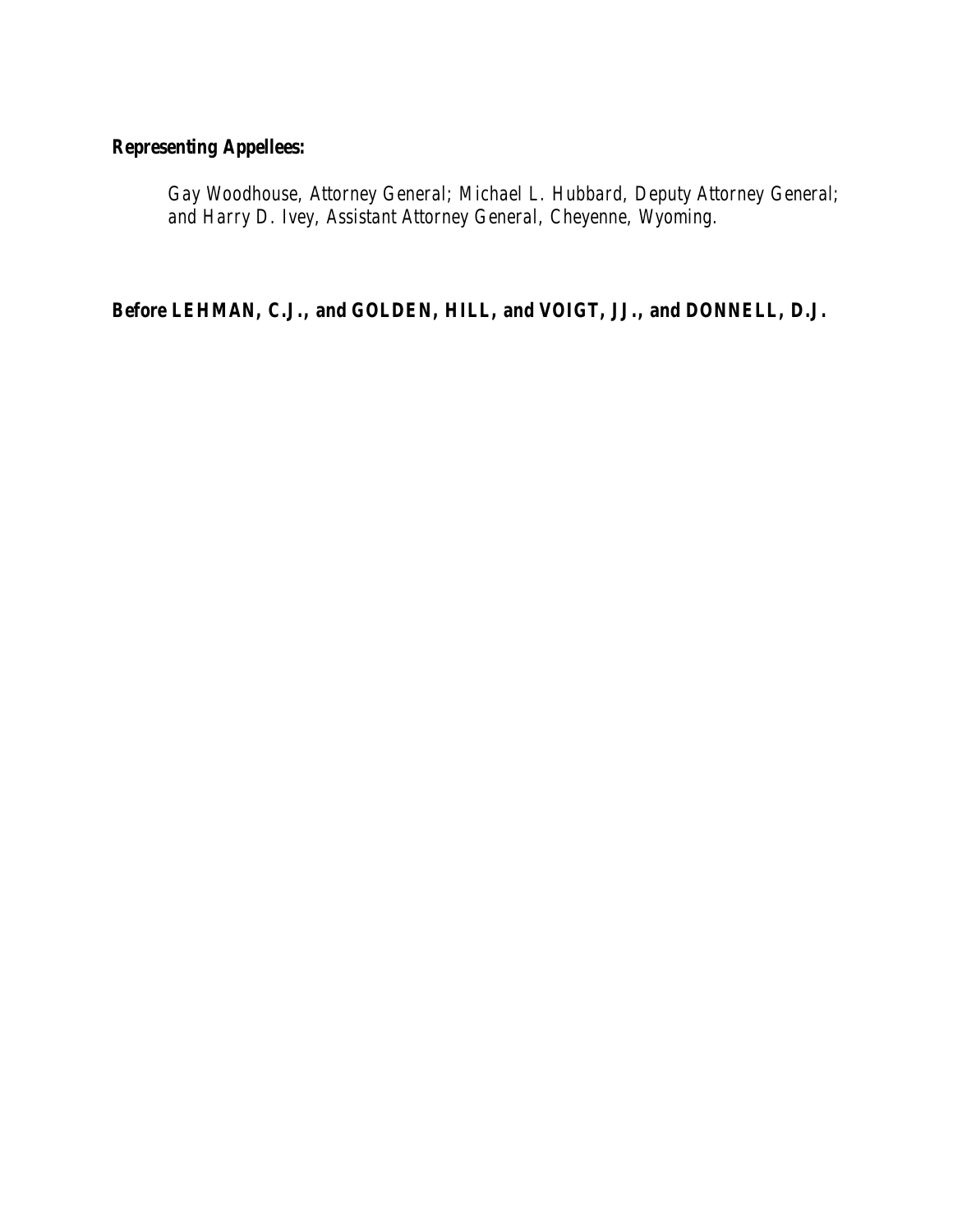#### **VOIGT, Justice.**

[¶1] The Board of County Commissioners for Sublette County (Sublette County) sought a writ of mandamus in the district court directing the State Board of Equalization (the Board) to utilize contested case procedures in addressing a petition filed under Wyo. Stat. Ann. § 39-1-304(a)(xiv) (Michie 1997). We affirm the district court's denial of the writ of mandamus.

#### **ISSUES**

[¶2] Two interrelated issues are raised in this appeal:

1. Whether Wyoming law requires that a "careful examination" under Wyo. Stat. Ann. § 39-1-304(a)(xiv)—now Wyo. Stat. Ann. § 39-11-102.1(c)(x) (LexisNexis 2001)—be conducted by full contested case proceedings.

2. Whether the district court's denial of the petition for writ of mandamus directing the Board to conduct full contested case proceedings was in accordance with Wyoming law.

## **FACTS**

[¶3] This appeal constitutes one more chapter in a lengthy tax dispute involving Exxon Corporation (Exxon), Sublette County, and the Board. Sublette County filed a Petition for Board Examination pursuant to Wyo. Stat. Ann. § 39-1-304(a)(xiv) (Section 14) on January 23, 1997. Sublette County requested that the Board investigate allegations that a 1989 Settlement Agreement,<sup>1</sup> as it was administered, resulted in illegal, improper, and

[T]he State agrees that it will recognize the Howell and Yates agreements as a comparison value and that the comparison value method may be used in conjunction with other recognized appraisal techniques to determine value. If the State uses any method other than the comparison value method based on the Howell and Yates agreements, the Parties agree that the question of future taxability, for severance and ad valorem purposes, the value of future . . . production remain open and are not resolved by this Agreement.

 1 In January 1989, a settlement was reached in another case involving these parties and a "Stipulation for Entry of Declaratory Judgment" was filed in the district court. *Exxon Corp. v. Board of County Com'rs, Sublette County*, 987 P.2d 158, 160 (Wyo. 1999). Exxon, the Wyoming Attorney General, and the Sublette County Attorney signed the Agreement. *Id.* Under the terms of the agreement, Exxon paid the State and Sublette County twelve million dollars in full satisfaction of Exxon's severance and ad valorem tax liability for 1986, 1987, and 1988 LaBarge Wellfield production. *Id.* After August 31, 1991, the agreement provided: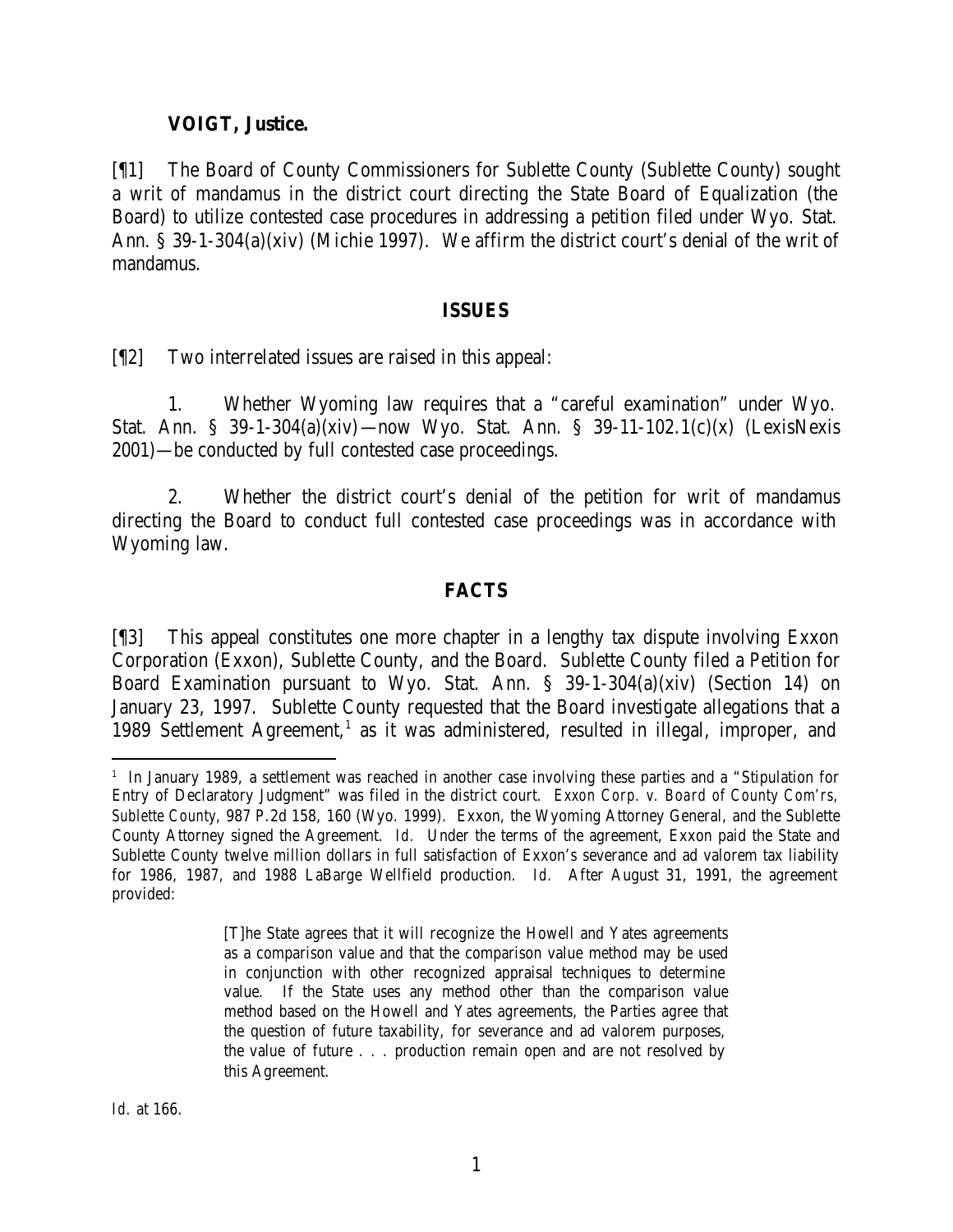unequal assessment of the Shute Creek facility production for ad valorem tax purposes of all raw gas owned and/or extracted by Exxon in Sublette County. At the center of Sublette County's petition were allegations that the use of the "Howell and Yates" agreements as comparison values permitted Exxon to make numerous improper deductions. Sublette County questioned Exxon's valuations for the 1992-1996 tax years (1991-1995 production years).

[¶4] Exxon and the Wyoming State Department of Revenue (DOR) subsequently filed a declaratory judgment action that challenged Sublette County's authority to continue with its Section 14 petition. The district court ruled in Sublette County's favor, and on appeal, this Court ruled that, despite the Settlement Agreement, the Board had a duty to "carefully examine" the petition. *Exxon Corp. v. Board of County Com'rs, Sublette County*, 987 P.2d 158, 166-67 (Wyo. 1999).

[¶5] On September 28, 1999, the Board entered its Order Setting Hearing to Elicit Parties Input Regarding Procedure to be Observed During Board's Investigation Pursuant to Wyo. Stat. § 39-1-304(a)(xiv). The order recommended that the parties submit their suggested format for the investigation to the Board for consideration. Sublette County recommended that the examination be conducted using a contested case procedure pursuant to Wyo. Stat. Ann. § 16-3-107 (LexisNexis 2001). Exxon took the position that the Board had complete discretion in determining the conduct of the investigation, while the DOR took the position that the Board needed to "carefully examine this case." On February 3, 2000, the Board issued its Amended Order Establishing Procedure for an Examination Under Wyo. Stat. § 39-1-304(a)(xiv), Recodified as § 39-11-102.1(c)(x). Persuaded by the arguments presented by the DOR and Exxon, the Board conducted what it deemed a regulatory proceeding rather than a contested case proceeding.

[¶6] In order to conduct a thorough examination, the Board requested assistance from the DOR and the Department of Audit (DOA). The Board directed that two DOR representatives appear before it on April 10, 2000, to answer the Board's questions. The parties were allowed to attend the proceeding and submit written questions to the Board prior to the proceeding, but were not otherwise allowed to participate in the proceeding.

[¶7] The Board also asked that the DOR compute the value of Exxon's production using various mathematical methods for the years 1992-1995. The DOR presented the Board with four different valuation options for the years in question using the proportionate profits valuation method and four valuation options using the netback valuation method. $2$ The Board also examined valuations derived from the use of the "Howell and Yates" agreement. Except for one of the scenarios presented, the valuation methods produced

 2 The Board understood that Wyo. Stat. Ann. § 39-2-208(d)(iii) (Michie 1997) precluded the use of the netback method when the gas to be valued is processed by the producer, but utilized this information only as a baseline comparison.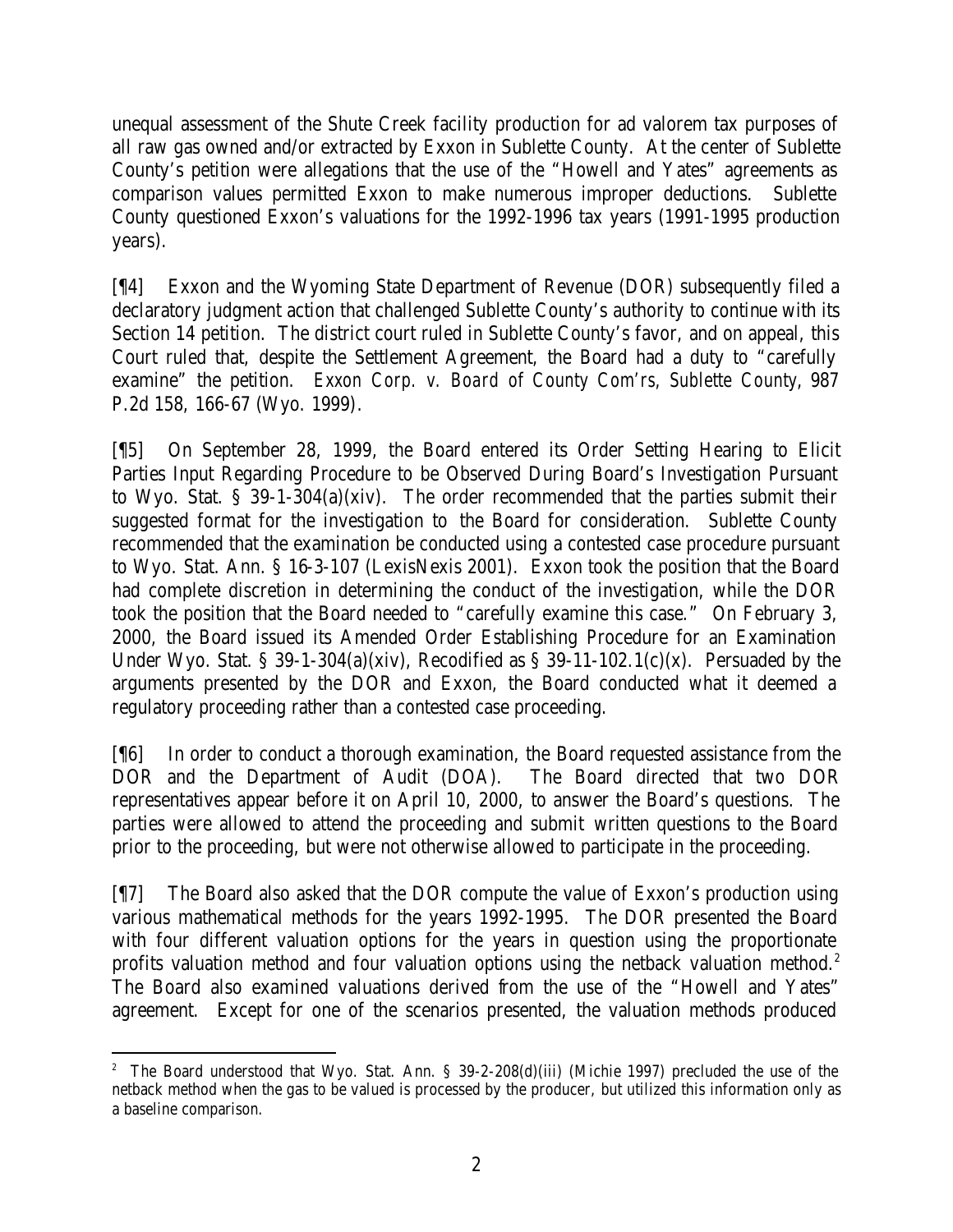lower values than those issued by the DOR using the methodology set forth by the 1989 Settlement Agreement. The Settlement Agreement provided that "the State agrees that it will recognize the Howell and Yates agreements as a comparison value and that the comparison value method may be used in conjunction with other recognized appraisal techniques to determine value."

[¶8] The Board issued its Examination Report on June 28, 2000. It concluded that:

A. The valuation methodology used by the DOR did not result in improper, illegal or unequal assessments for production years 1991 through 1995.

B. The methodology used reflects fair market value of Exxon's production of gas and associated minerals at the LaBarge Wellfield.

C. The Howell and Yates agreements were entered into by Exxon and Howell and Yates after extensive litigation which convinces the SBOE [State Board of Equalization] of the arms length nature of these agreements and the nonexistence of collusion.

D. We find no need to continue with this regulatory examination and recognize that the parties may litigate Exxon's reported numbers in other contested cases.

Sublette County sought relief from this report via a petition for writ of mandamus in the district court, which petition was denied. This appeal followed.<sup>3</sup>

## **STANDARD OF REVIEW**

[¶9] Wyo. Stat. Ann. § 1-30-101 (LexisNexis 2001) provides that "[m]andamus is a writ issued in the name of the state to an inferior tribunal . . . board or person commanding the performance of an act which the law specially enjoins as a duty resulting from an office, trust or station." Mandamus may require an inferior tribunal to exercise its judgment or to proceed to discharge any of its functions, but it cannot control judicial discretion and cannot be issued when there is an adequate remedy at law, i.e., a right of appeal in some forum. Wyo. Stat. Ann. §§ 1-30-102 and 1-30-104 (LexisNexis 2001).<sup>4</sup>

 <sup>3</sup> A Petition for Writ of Mandamus filed in this Court was also denied. Procedurally, the case is now before this Court on the denial of the petition in the district court.

<sup>4</sup> Sublette County contends that because it had no right to seek judicial review of the Board's report, it had no adequate remedy at law, making mandamus appropriate. Only a "person" aggrieved or adversely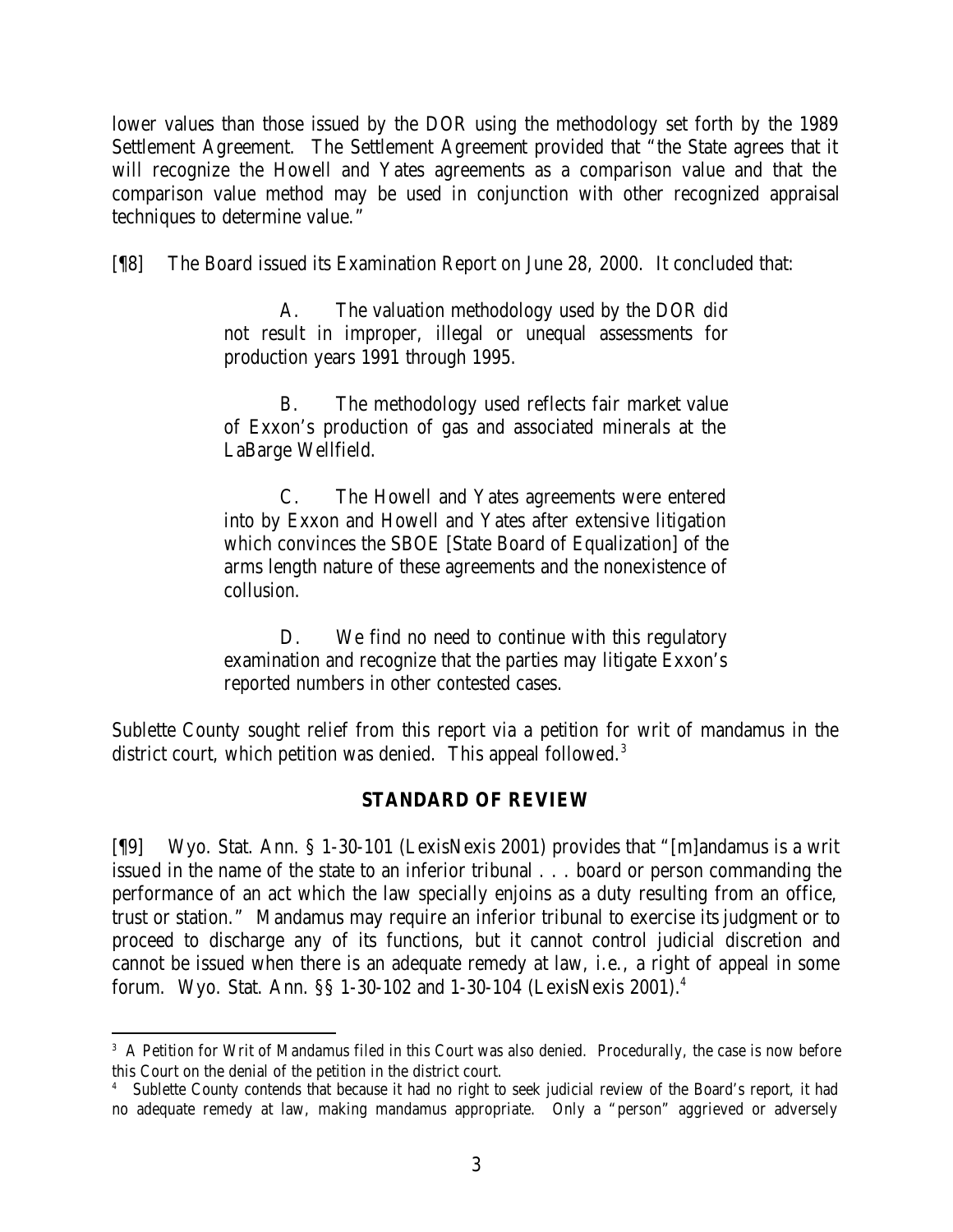[¶10] The function of mandamus is to command the performance of a ministerial duty that is plainly defined and required by law. "Mandamus will not lie unless the duty itself is absolute and incontrovertible, or clear, certain, and indisputable." *State ex rel. Epp v. Mayor*, 894 P.2d 590, 595 (Wyo. 1995). If the lower tribunal has the right to exercise discretion regarding an issue, mandamus is not an appropriate remedy. *State ex rel. Feeney v. District Court of Seventh Judicial Dist.*, 614 P.2d 710, 711 n.1 (Wyo. 1980). A public official's duty is ministerial when "it is absolute, certain and imperative, involving merely execution of a specific duty arising from fixed and designated facts." *Blacks Law Dictionary* 996 (6<sup>th</sup> ed. 1990). Interpretation of a statutory duty in the context of mandamus is a question of law, reviewed *de novo*, following the general rules of statutory construction. *Basin Elec. Power Co-op. v. Bowen*, 979 P.2d 503, 506 (Wyo. 1999).

> [T]he writ of mandamus will issue only where the duty to be performed is ministerial and the obligation is peremptory and plainly defined. The law must not only authorize the demanded action but require it; and the duty must be clear and undisputable. \* \* \*

> > \* \* \*

\* \* \* [I]n order to warrant the issuance of mandamus, not only must there be a legal right in the relator, but owing to the extraordinary and drastic character of mandamus and the caution exercised by courts in awarding it, it is also important that the right sought to be enforced be clear and certain, so as not to admit of any reasonable controversy. The writ does not issue in cases where the right in question is doubtful.

*LeBeau v. State ex rel. White*, 377 P.2d 302, 303 (Wyo. 1963).

[¶11] Whether or not to issue a writ of mandamus is left to the sound judicial discretion of the trial court. *State ex rel. Cross v. Board of Land Com'rs*, 50 Wyo. 181, 58 P.2d 423, 426 (1936). The denial of a petition for writ of mandamus will only be reversed upon a

affected by a final decision of an agency may appeal to a district court. Wyo. Stat. Ann. § 16-3-114(a) (LexisNexis 2001). The statutory definition of "person" expressly excludes an agency, so an agency is not allowed to appeal an adverse decision. *Pritchard v. State Division of Vocational Rehabilitation, Dept. of Health and Social Services*, 540 P.2d 523, 529 (Wyo. 1975). The board of county commissioners is a board pursuant to the Wyoming Administrative Procedure Act and is within the definition of an agency, which is specifically precluded from seeking review of an administrative decision. It has no standing. *Basin Elec. Power Co-op., Inc. v. Department of Revenue, State of Wyo.*, 970 P.2d 841, 848 (Wyo. 1998). However, an agency may appeal a district court ruling to the Wyoming Supreme Court. *Safety Medical Services, Inc. v. Employment Sec. Com'n of Wyoming*, 724 P.2d 468, 471 (Wyo. 1986).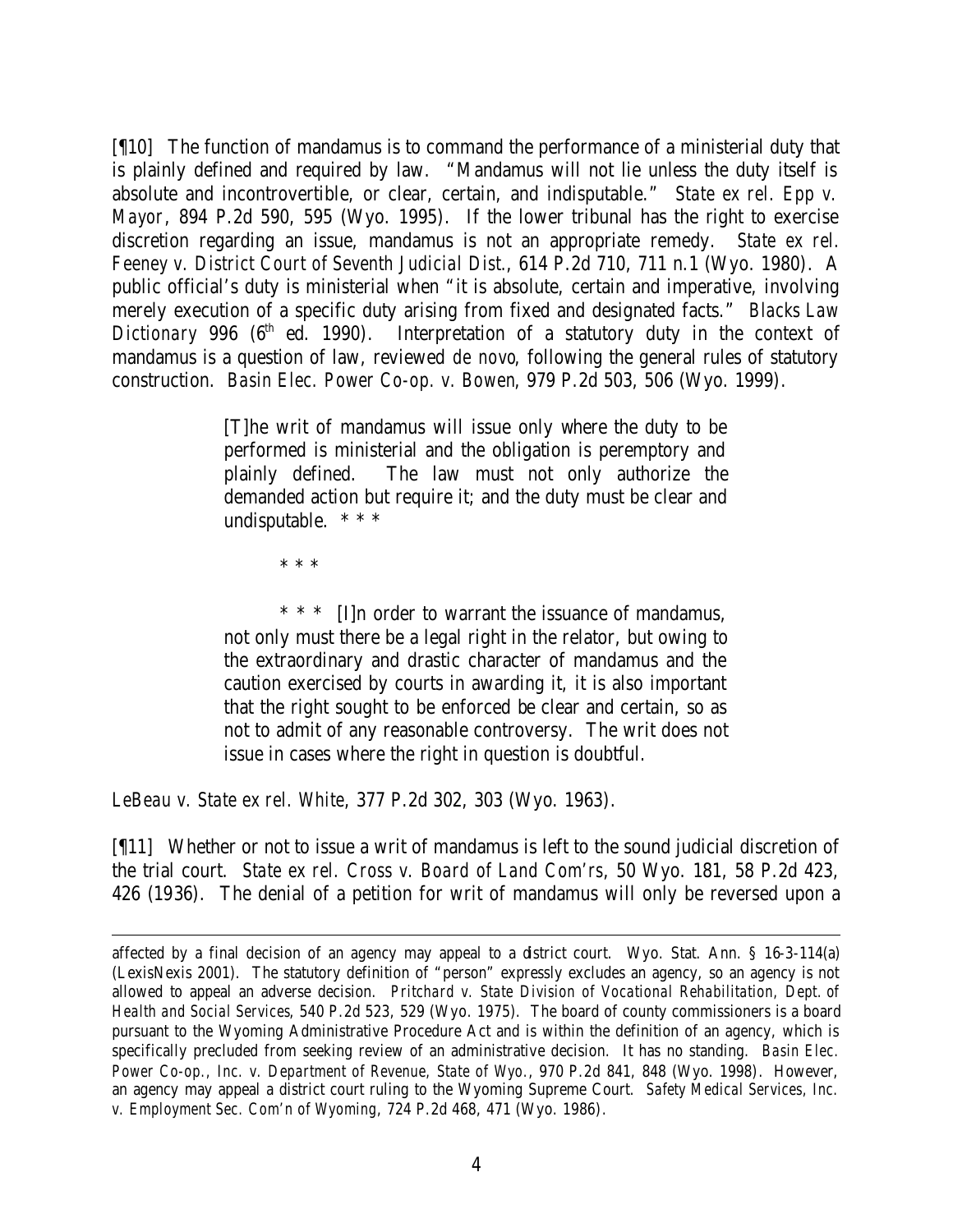finding of abuse of discretion. *State ex rel. Spriggs v. Shipton*, 74 Wyo. 239, 286 P.2d 601, 602 (1955). An abuse of discretion occurs when the trial court could not reasonably conclude as it did. *Martinez v. State*, 611 P.2d 831, 838 (Wyo. 1980). With respect to judicial discretion, we have said that:

> "Judicial discretion is a composite of many things, among which are conclusions drawn from objective criteria; it means a sound judgment exercised with regard to what is right under the circumstances and without doing so arbitrarily or capriciously. *Byerly v. Madsen*, 41 Wash.App. 495, 704 P.2d 1236 (1985)."

*Vaughn v. State*, 962 P.2d 149, 151 (Wyo. 1998) (*quoting Martin v. State*, 720 P.2d 894, 897 (Wyo. 1986)). There is a heavy burden placed upon an appellant to show such abuse. *Blake v. State*, 933 P.2d 474, 477 (Wyo. 1997).

## **DISCUSSION**

[¶12] Sublette County contends that in light of its direct interest in the collection of ad valorem taxes, the Board should have "carefully examined" Sublette County's Section 14 petition using the contested case procedures found in the Wyoming Administrative Procedure Act (WAPA), rather than the regulatory proceeding utilized by the Board. According to Sublette County, all parties in administrative proceedings are entitled to due process, which includes a meaningful opportunity to be heard and to participate in the proceedings, pursuant to Wyo. Stat. Ann. § 16-3-107. Further, Sublette County cites to *Basin Elec. Power Co-op., Inc. v. Department of Revenue, State of Wyo.*, 970 P.2d 841, 849 (Wyo. 1998), for the proposition that the Board only has the authority to hear contested cases and to promulgate rules and regulations pursuant to the WAPA, and cites to *Antelope Valley Imp. and Service Dist. of Gillette v. State Bd. of Equalization for State of Wyo.*, 4 P.3d 876, 880 (Wyo. 2000) for the proposition that regulatory proceedings can be conducted as contested case hearings. The Board asserts that Sublette County did not meet the standard for issuing a writ of mandamus because Sublette County did not demonstrate that the Board had a clear, indisputable "ministerial" duty to utilize a contested case proceeding in examining Sublette County's petition.

[¶13] A contested case is defined in Wyo. Stat. Ann. § 16-3-101(b)(ii) (LexisNexis 2001) as "a proceeding including, but not restricted to ratemaking, price fixing and licensing, in which legal rights, duties or privileges of a party are required by law to be determined by an agency after an opportunity for hearing . . .." Sublette County asserts that its due process rights were violated because the Board did not conduct a contested case hearing. We have interpreted the term "hearing" to mean a "trial type hearing." *Scarlett v. Town Council, Town of Jackson, Teton County*, 463 P.2d 26, 29 (Wyo. 1969). Therefore, if a trial type hearing is "required by law," the proceeding is a contested case, and the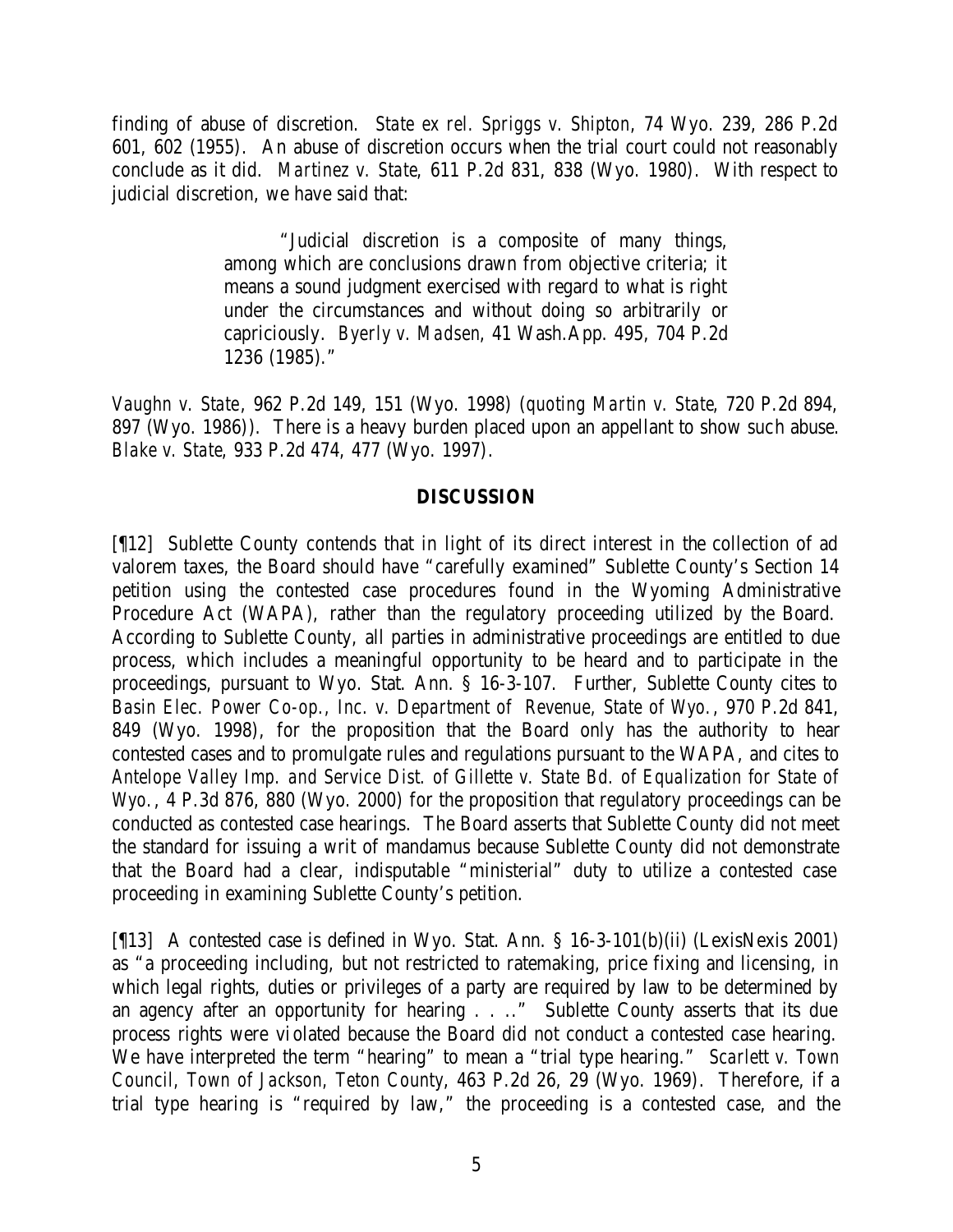applicable procedures in the WAPA must be followed. *Tri-State Generation and Transmission Ass'n, Inc. v. Wyoming Public Service Com'n*, 735 P.2d 718, 721 (Wyo. 1987).

[¶14] Analysis of this issue requires a reading of pertinent portions of Wyo. Stat. Ann. § 39-1-304(a) (emphasis added):

> (a) The state board of equalization shall perform the duties specified in article 15, section 10 of the Wyoming constitution and shall hear appeals from county boards of equalization and review final decisions of the department upon application of any interested person adversely affected, including boards of county commissioners for the purposes of this subsection, *under the contested case procedures of the Wyoming Administrative Procedure Act*. Any interested person adversely affected by the adoption, amendment, or repeal of a rule pursuant to W.S. 16-3-103(a) shall be afforded an opportunity for a hearing before the board. *In addition, the board shall*:

> > \* \* \*

(xiv) *Carefully examine* into all cases wherein it is alleged that property subject to taxation has not been assessed or has been fraudulently, improperly, or unequally assessed, or the law in any manner evaded or violated, *and cause to be instituted proceedings which will remedy improper or negligent administration of the tax laws of the state*[.]

[¶15] This Court has previously stated that the language of subsection (a) delineates part of the Board's adjudicatory function, while the language of subsection (xiv) delineates part of the Board's "broad" regulatory function. *Exxon Corp*., 987 P.2d at 163. We have also recognized that the Board's power to hear appeals under subsection (a) is separate and distinct from its power to examine alleged taxation improprieties under subsection (xiv). *Id.* Further, the statute clearly provides that the "contested case procedures of the Wyoming Administrative Procedure Act" are required for proceedings under subsection (a), but makes no such reference in subsection (xiv). The primary focus of statutory interpretation, of course, is to effectuate legislative intent. *State Dept. of Revenue and Taxation v. Pacificorp*, 872 P.2d 1163, 1166 (Wyo. 1994); *Olheiser v. State ex rel. Wyoming Workers' Compensation Div.*, 866 P.2d 768, 770 (Wyo. 1994). This Court is not free to read into subsection (xiv) a requirement that is not there. *In re Estate of Fosler*, 13 P.3d 686, 692 (Wyo. 2000). In addition, neither party has suggested that the statute is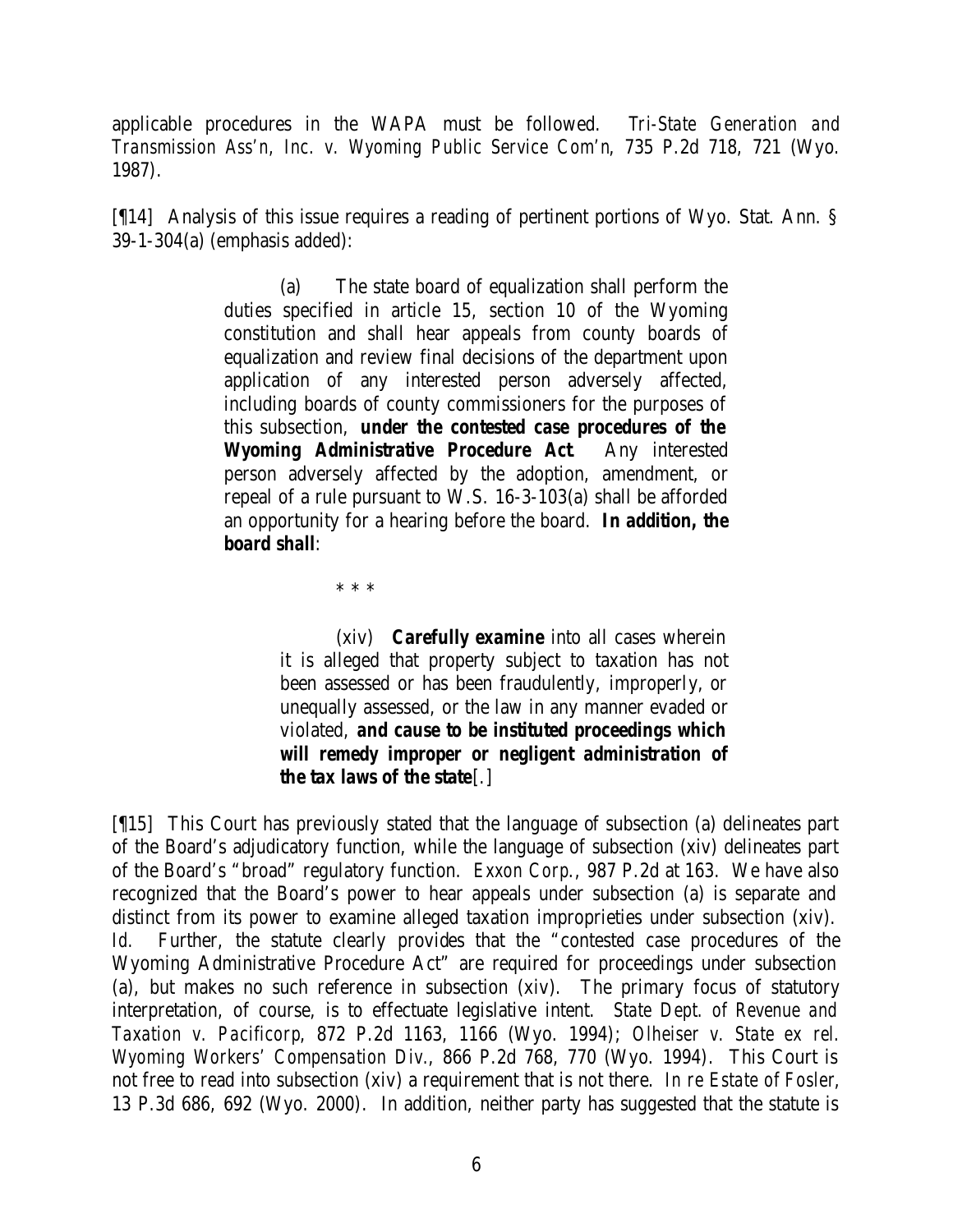ambiguous, so application of the rules of construction is unnecessary, and the plain meaning of the statutory language is simply given effect. *Tietema v. State*, 926 P.2d 952, 954 (Wyo. 1996).

[¶16] One measure of a statute's meaning is the interpretation placed on it by the agency charged with its administration, and this Court will defer to that interpretation where it does not conflict with legislative intent. *General Chemical Corp. v. Wyoming State Bd. of Equalization*, 819 P.2d 418, 422 (Wyo. 1991). In that regard, the Board has adopted procedural rules recognizing various non-contested-case methods for carefully examining Section 14 petitions and has conducted such non-contested-case examinations.<sup>5</sup> However, where the statute is not alleged to be ambiguous, and where we have found no ambiguity, resort to such interpretive aids is unwarranted. *Wyoming State Tax Com'n v. BHP Petroleum Co., Inc.*, 856 P.2d 428, 434 (Wyo. 1993).

[¶17] There is no arguing with the proposition that "[p]arties to administrative proceedings are entitled to due process of law," or with the proposition that "[t]he procedures outlined in the Wyoming Administrative Procedure Act are designed to provide parties in administrative proceedings with due process." *Amoco Production Co. v. Wyoming State Bd. of Equalization*, 7 P.3d 900, 905 (Wyo. 2000). And *Basin Elec. Power Co-op., Inc.*, 970 P.2d at 849, contains language that seems to limit the authority of the Board to contested cases and rulemaking, both under the WAPA. However, *Basin Elec. Power Co-op., Inc.* dealt with a perceived usurpation by the Board of the DOR's statutory functions, and not with the appropriate methods for handling a Section 14 petition.<sup>6</sup> Since *Basin Elec. Power Co-op., Inc.*, we have recognized at least five separate duties the Board may perform and we have distinguished between the Board's adjudicatory functions and its regulatory or administrative functions. *Antelope Valley Imp. and Service Dist. of Gillette*, 4 P.3d at 882. Likewise, we have concluded that contested case procedures do not necessarily apply to Section 14 petition procedures:

> [T]he 30-day limit provided by the Board's rules is a limitation on the time a party has to file a contested case proceeding with the Board. Section 14 proceedings, on the other hand, are

<sup>5</sup> *See Rules of the Board of Equalization*, ch. 4, § 3 (1998) and Equalization Quarterly Review, Vol. 1, No. 1, *Investigative Report of Rocky Mountain Airways*, Docket No. 93-160 (May 23, 1995) (the Board conducted an inquiry as to why the DOR had changed its initial valuation determination when no appeal had been filed).

<sup>6</sup> "With the Wyoming Government Reorganization Act, the legislature created two separate entities with separate duties and responsibilities. \* \* \* The Board simply does not have authority to hold an investigative hearing or to submit an 'Investigative Report' to the Department concerning the Department's appraisal methods without the Department director's recommendation. *See* Wyo. Stat. § 39-2-102 (Cum.Supp.1993)." *Basin Elec. Power Co-op., Inc.*, 970 P.2d at 849. The problem being addressed in *Basin Elec. Power Co-op., Inc.* was the DOR's adoption of an appraisal method that it believed to be mandated by the Board through its Investigative Report, without the Board having followed statutory and due process requirements.